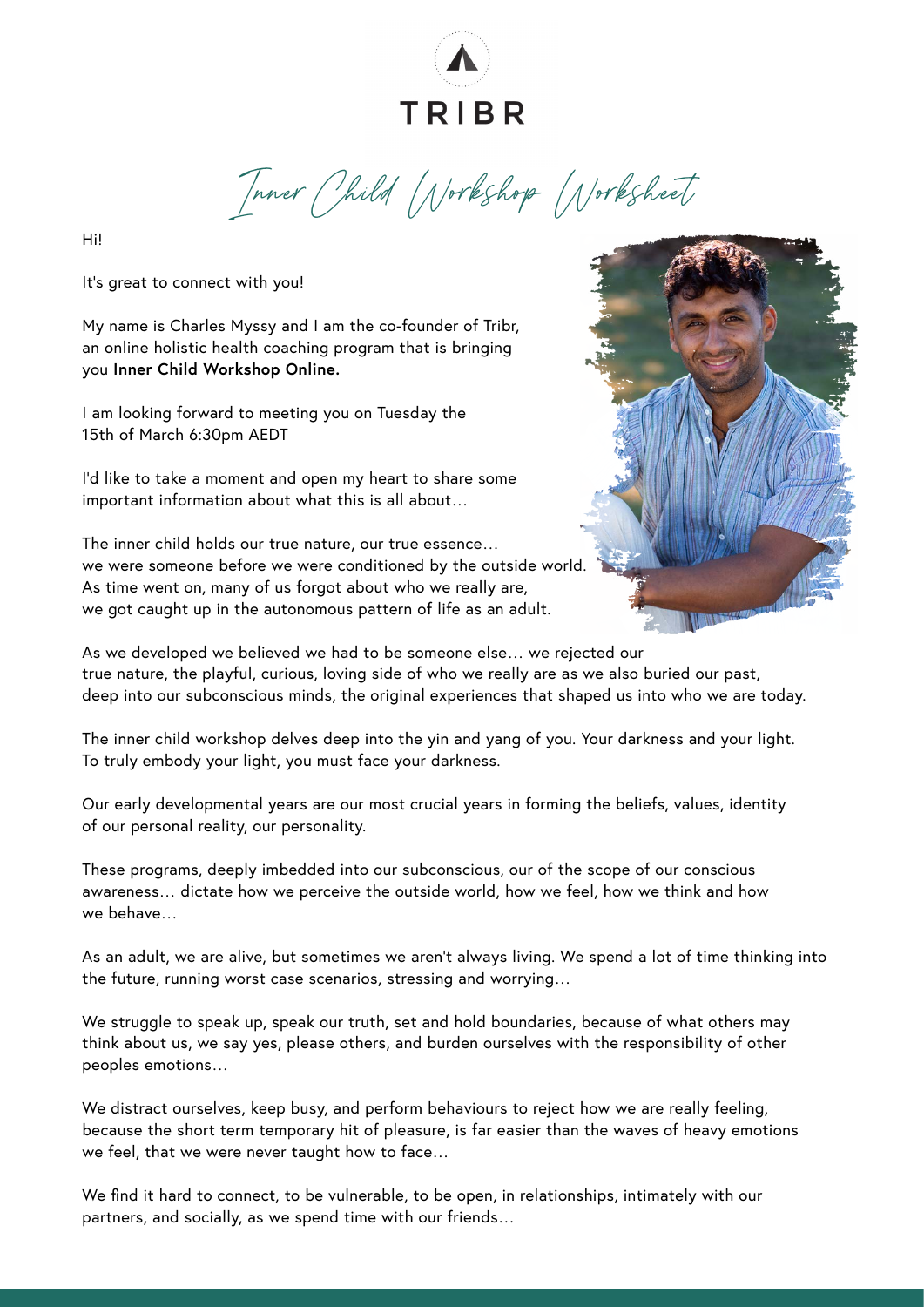

We stay stagnant in our careers, spending endless amounts of energy working in a field that we aren't passionate about… climbing the ladder, achieving more and more, striving for an unattainable perfect life…

We judge ourselves, for our body, our lives, for our thoughts, for our feelings… put ourselves down, if we knew how cold we spoke to ourselves, it would shock us, thinking "I wouldn't talk to someone else like that…"

Our relationship with ourselves, the way we 'parent' ourselves can be linked back to our childhood experiences and what they meant to us.



**How we give and receive love How we feel seen and heard How we feel safe and secure** 

These are our basic human needs, and as children when we are at our most vulnerable, we need to learn these needs ASAP.

We are human beings, another animal that just like all the others has adapted to the harsh brutal reality of nature.

As children, our odds of survival increase when we are safe, secure, seen, heard and loved…

This assures us that "I am protected and part of the tribe"…

Without a tribe, your chances of surviving are almost Nil. Unless there's a miracle and by some chance a wild wolf pack adopts you as one of their own. (I think that happened in Russia).

The perception of our tribe, and the belief in our mind and body that confirmed we are apart of it, to us meant that we are worthy, enough, loved, seen and heard.

This is how we all stayed connected, kept our tribes strong, our children protected and increased the tribes success rate of foraging, hunting, reproducing and overall surviving.

Now majority of us humans do not live as we once did, as we did for the majority of our evolutionary lives.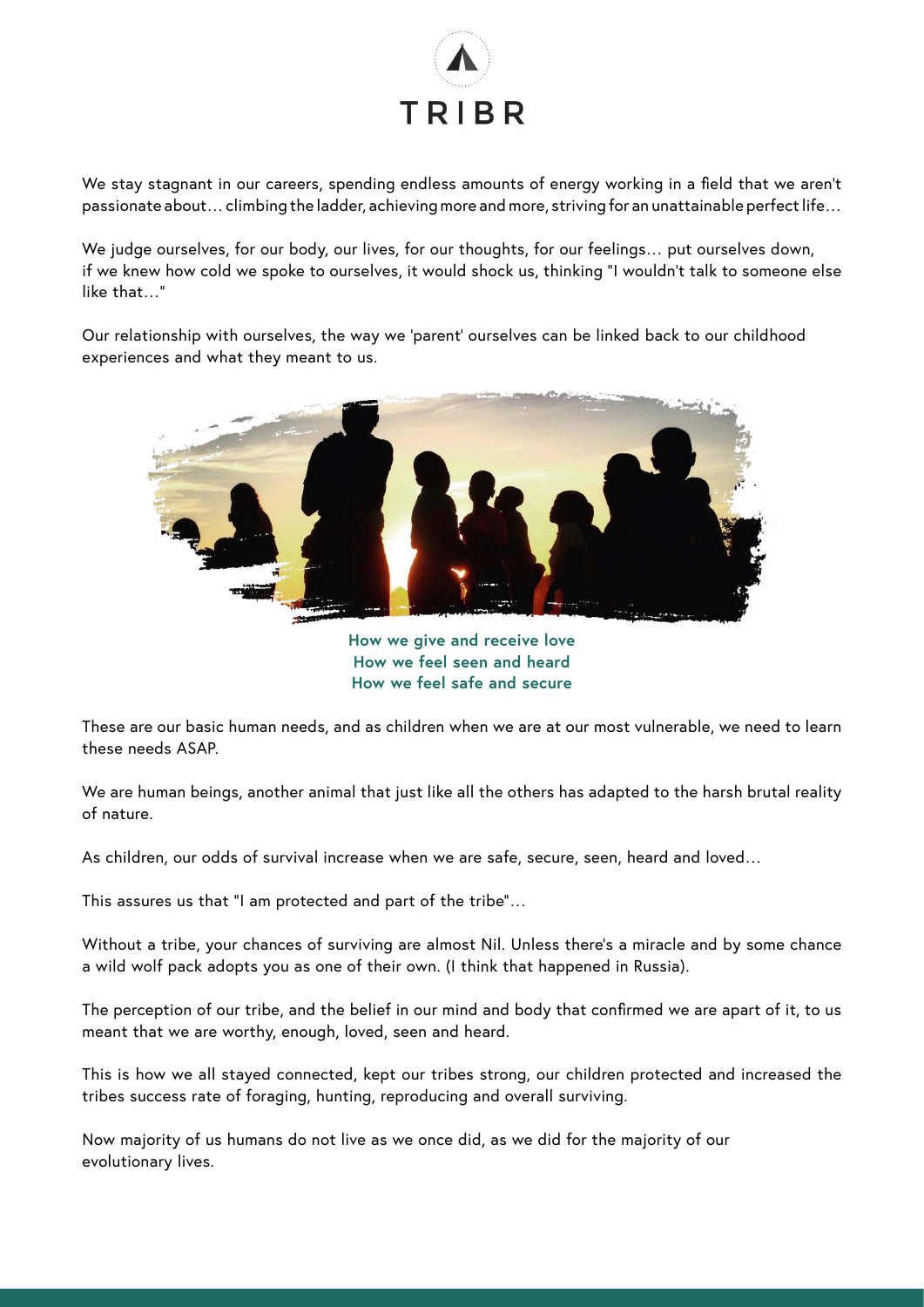

A fully evolved human being as we know it has been around for hundreds of thousands of years, its only in the last couple centuries that the way majority of us live has turned to over crowded, industrial cities…

We have disbanded our close knit tribal communities of 150 strongly connected humans who all knew each other deeply, now humans are connected mostly on the surface, for work, social media or by our 'bad habits'…

These patterns of human life have been passed down from generation to generation, and each time we adapt to our environment, we pick up the limiting beliefs that are holding us as a race back.

The beliefs of inadequacy, unworthiness, not being enough, loneliness, not connected etc… We experienced this through our families, seeing how dysfunctional they were, and how we took that on, saw that all as normal, and even though there was people around us, how we felt about ourselves during those moments as children.

We picked it up from society, through schooling, media, work, marketing, materialism, consumerism... the constant bombardment into a young Childs brain of how to look, how to talk, how to dress, what to eat, how to feel…

The generic blueprint doesn't fit us, because we are all uniquely ourselves, so when we feel that we aren't what society is telling us to be, as children it can be painful, we see ourselves as different, like we may not fit in… like we have to try harder, do better… so the internal pressure builds and builds…

Until that becomes normal, and we forget we even do it to ourselves.

We picked it up from our culture and religion, all the belief systems that are compiled, to instruct you on how to be you…



Our brains as so sensitive to new information as children, our brains are evolving at rapid speeds (Neurogenesis) quickly adapting and making meaning of the external environment.

A new borns brain is about the quarter of the size of the average adult brain. Incredibly it doubles in size in the first year and keeps growing to about 80 percent of adult size by age three, and 90 percent, nearly full grown by age five!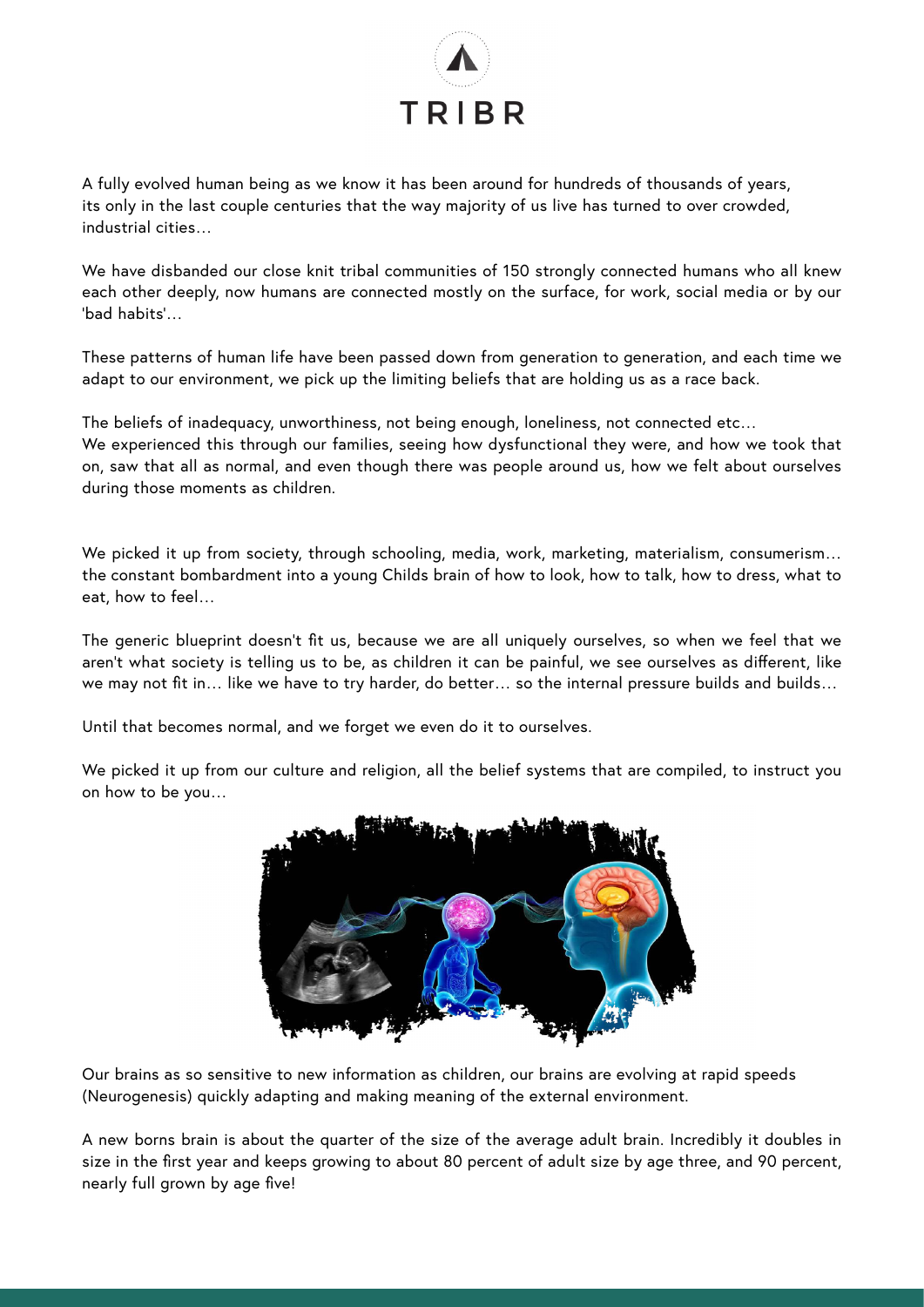

To transform these limiting beliefs you must connect with your inner child, the child version of you who first believed them, and used the programs that came from these beliefs with the positive intention to feel safe/loved at that time. I'm excited to be bringing you this **Inner Child Workshop.**

In this workshop i'll show you how to use the 'Inner Child' as a visualisation tool during the healing process.

By connecting with our inner child we can understand what the experiences we went through in childhood meant to us, how they made us feel, how we adapted to them at that time and from there, we can see the chain of behaviour that was created from that point on throughout our entire lives.

Thank-you for taking this huge step on your journey, the 15th of march will be a powerful evening of like minded people like yourself all coming together to connect in a safe space of healing, growth and evolution.

Below are the work sheets to use during the inner child workshop.

Please come in with an open mind, high amount of curiosity, with the intention to explore and grow and with the courage to lean into some potentially undesirable parts of your personality that you may or may not be currently aware of.

Your Inner Child awaits you, and is looking forward to connecting with you.

Charles Myssy

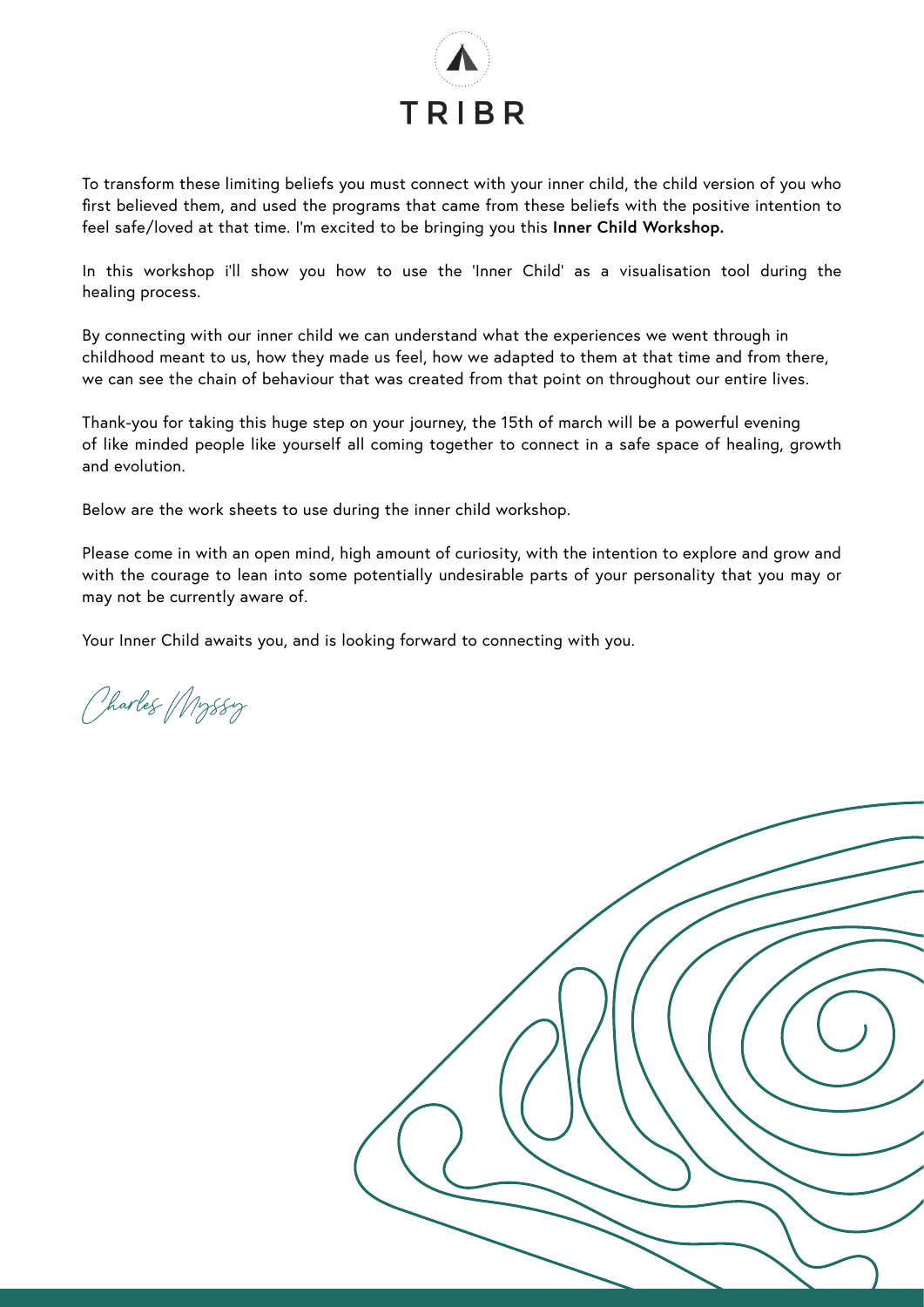

#### **1. SET YOUR INTENTION:**

Take a moment to set your intention for WHY you are here. Why is this important to you? What is happening in your life right now that drew you towards looking inwards?

Below write down, what YOUR intention is for being here, why are you doing this for yourself:

#### **2. ENVISION YOUR 'HIGHER SELF'**

In this visualisation practice, you will delve deeper in your light, your higher self. Envision yourself as a better version of you. Examples: One who is holding stronger boundaries, performing the behaviours that serve you, living a life of better health and wellbeing, more open, loving, passionate, working in a career that they love, following their purpose, connected with good people around them etc.

And after you've done that, write down and describe what you saw and felt being your Higher Self:

#### **3. EMBODY YOUR 'SHADOW SELF'**

The shadow holds in it all the unconscious parts of us, but mainly the parts of us that we reject, we push away, distract ourselves from, hide from and block out. To embody your shadow, envision all the areas of your life right now where you feel off, that aren't serving you, Examples: the behaviours you do that you don't like that you do, your inner self talk thats cold, judgmental and highly critical. the painful emotions, of shame, guilt, resentment. The fears, the complacency, the comfort zone that isn't helping you, the people pleasing, the over responsibility, the perfectionism etc.

And after you've done that, write down and describe what you saw and felt embodying your Shadow: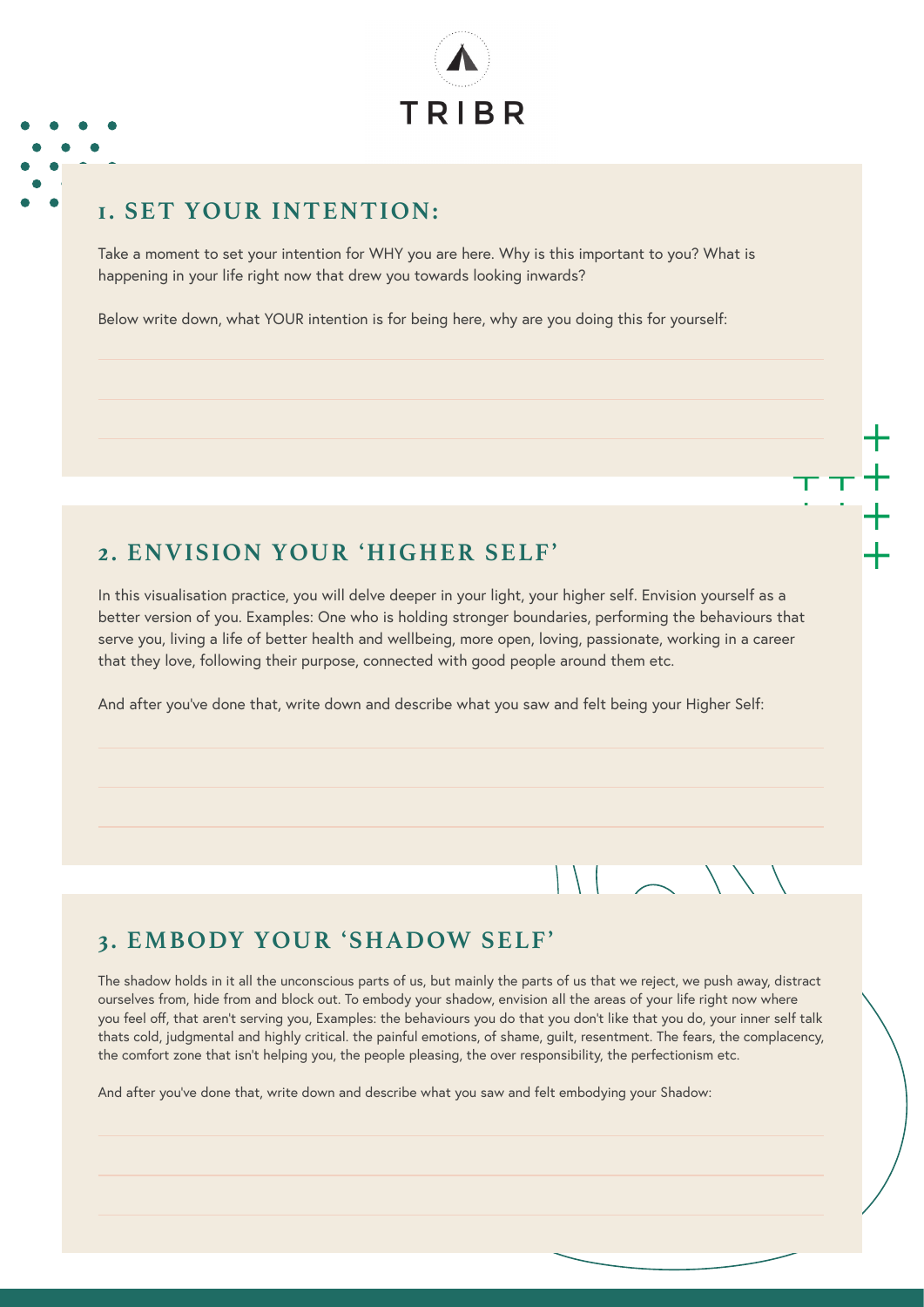

First thing when you're connecting with them, is you have to simply understand them. Understand what they're going through, what's bringing up struggles for them, how they're perceiving them, and how they feel about them.

When you understand their world, you'll be able to embody compassion for them, because you get how and why they are struggling.

Seeing them, hearing and simply holding space for them is a powerful way to build connection.

The intention early on, isn't to 'fix' or 'solve' anything…

Too often people dive straight into logically trying to fix the situation, your inner child in most cases hears that, and perceives it as a lecture, that they don't want to hear, that isn't resonating with them, that is most likely how you perceived it form your parents/teachers etc when you were young going through some from of struggle…

All you really wanted was someone to be there and hold space for you, to listen and not judge you, to not try and fix the situation, but to be compassionate and ask you questions that could help you find your own answers.

Let's begin!

#### **4. WHATS YOUR BIGGEST STRUGGLE RIGHT NOW?**

Have a look at anything in your life right now thats important to you where there is resistance, fear, inaction… where some negative emotions have come up for you, it could be negative behaviours that don't serve you, relationship issues, family problems, issues with work, money, your career etc.

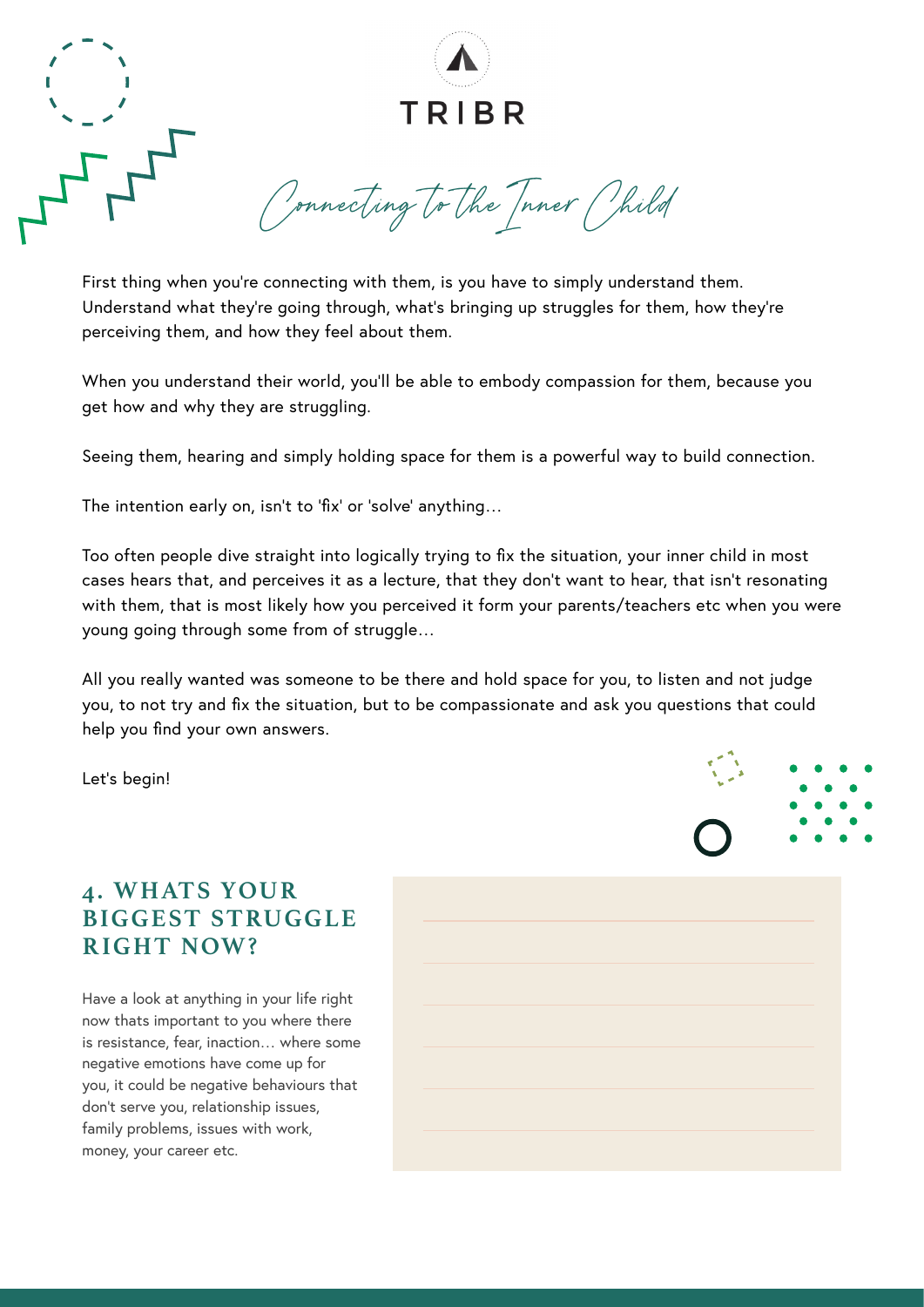

#### **5. WHAT MEANING ARE YOU MAKING OUT OF THE SITUATION?**

It's not what happens to us, but what it means to us that matters.

Go deeper and uncover what your current struggle means to you, don't look to logically rationalise and change it to what's true about the situation, lean into what it's actually meaning to you right now.

Be vulnerable, this is just uncovering the truth of what it means to your inner child.

#### **Example questions to ask yourself…**

- » What does struggling with this mean to you?
- » What does struggling with this mean to you about you?
- » What does it mean to you that you are struggling with this?
- » How does it make you feel about yourself that you're struggling with this?
- » What does going through this experience mean to you about you?
- » How do you feel other people are perceiving you because you're struggling with this?



# **6. HOW IS IT MAKING YOU FEEL?**

Tune into your body and get a sense of how this experience is making you feel in your body.

Where is the emotion being felt? Head? Gut? Chest? Throat?

What is the emotion? Sadness? Frustration? Anger? Fear? Scared? Anxious? Depressed?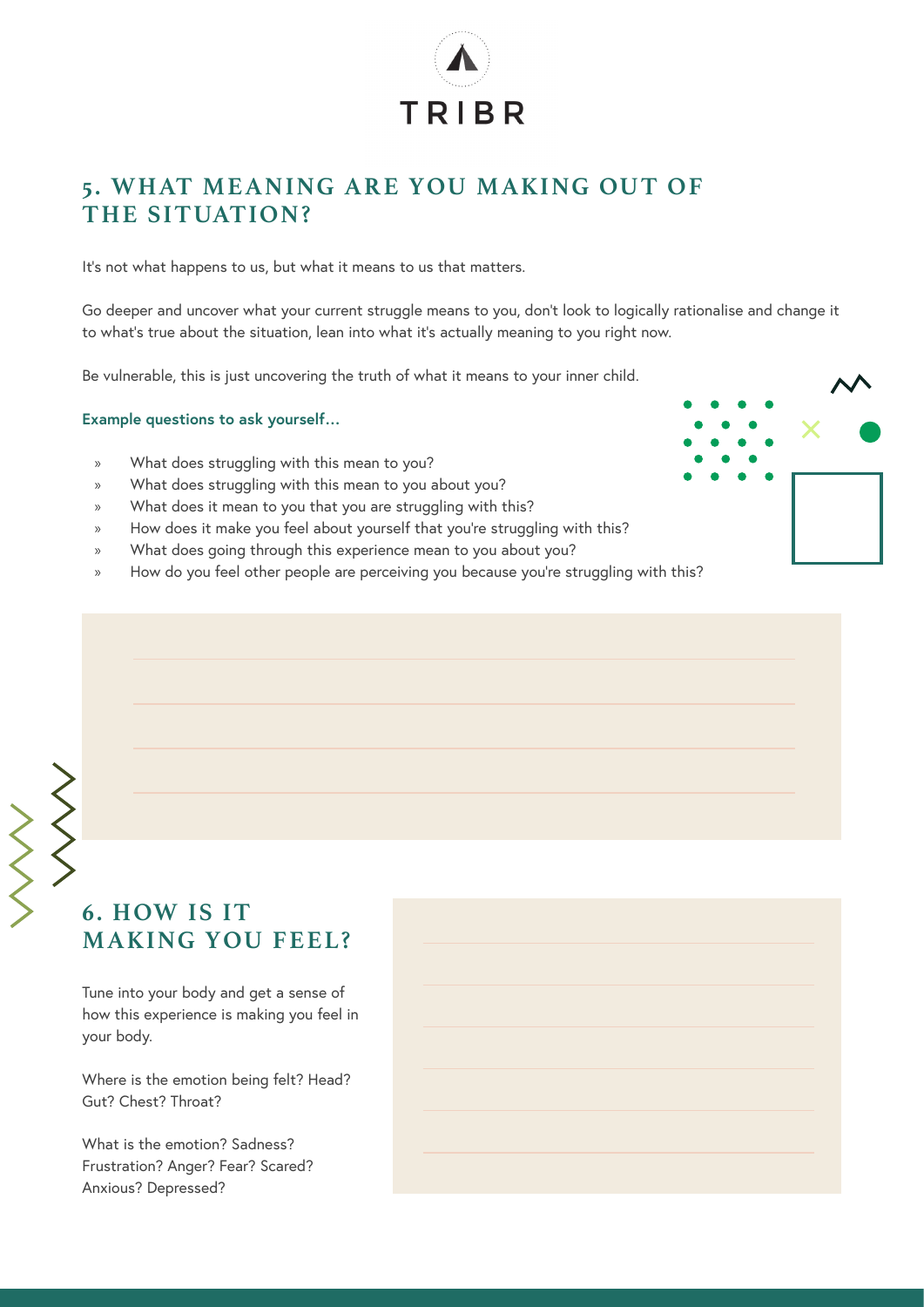

#### **6. WHAT PROGRAMS ARE YOU RUNNING?**

- **Over responsibility:** When we are over responsible, we are placing our energy into being responsible for something that isn't serving us and taking us away from spending that energy on being responsible in areas of our life that serve us better.

**- Under responsibility:** When we are under responsible, we subconsciously expect others to be responsible for us in areas that we should be, we don't spend energy being responsible for the things that will serve us, and expect that energy to come from the external environment.

**- Perfectionism:** This program runs by placing high amounts of pressure to reach a high expectation, in most cases these



expectations are unattainable in the time frame that it it expected to be reached, perfectionists often fear failure, because if they don't reach what they expect of themselves, it results in experiencing negative self talk and a negative emotional state, so rather than going through the process, they often avoid it and create resistance to keep them safe from failing.

**- Skepticism:** Often labelled as 'self doubt', this is when we have disbelief in ourselves in a certain area of our lives. We are skeptical of our skills, ability to succeed and whether or not we are worthy and good enough to go through whatever comes up for us.

**- Procrastination:** The opposite of motivation, we avoid behaviours, don't take action, and put things off that are important to us. We may procrastinate speaking our truth, taking action in an important area of our lives.

**- Achiever:** The Achiever places high amounts of focus on achieving things. Each achievement reinforces their sense of self worth. Reassures them that they are worthy and good enough. When this program runs heavily on autopilot, it doesn't feel like there's an off switch. Everything becomes a challenge to achieve and a way to gain that sense or worthiness.

**- Judgement:** Judgement is commonly used as a motivation strategy used to change something about ourselves or about others around us. We Judge ourselves when we perform a 'bad' habit, or do something 'wrong'… it's used as punishment, to make ourselves feel 'bad' about what we did, with the positive intention to not do it again. Judgement can happen in any context, with our body, relationships, the way we look and our overall position in life. If we don't perceive ourselves as doing 'good enough' we may use judgement as a way to give ourselves that kick up the ass again. The carry over effect though, is it creates a lot of self inflicted psychological stress and negative emotions due to the persons relationship with themselves.

**- People Pleasing:** People pleasing is manipulation, its inauthentically trying to control how others feel, so that they're feeling an emotion that makes you feel more safe and secure. Commonly people pleasers have a negative relationship with certain emotions. Example, sadness and anger. Because they reject their own sadness and anger, they do so with others on the outside, but the way they reject it is in an ultra 'nice' way, They'll go above and beyond to prevent people from feeling those emotions, because of what feeling those emotions meant to them when they were young.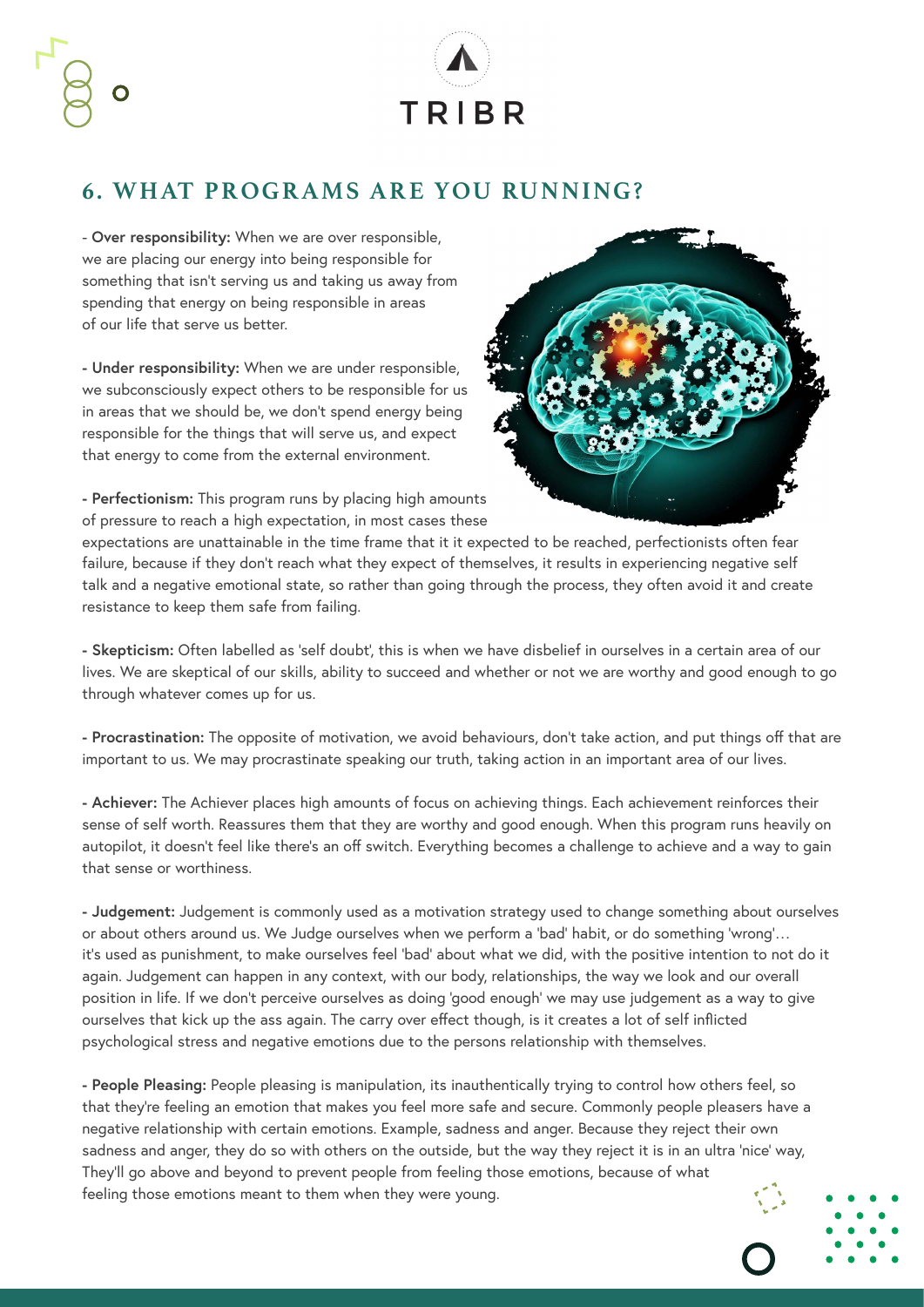

**- Scarcity:** This is the narrative that reinforces the sense that you do not have enough. In some form of a resource, whether it be time, money or energy. The narrative it used as a motivation strategy to put them in a state of stress, so they can go out and get more resources, so they can be enough. Not having enough to them implies that they are not enough. People in scarcity mode will often struggle to invest in themselves, spend time doing what they truly want to do, and change from the secure job that doesn't fulfil them so they can do something they're passionate about.

**- Worst Case Scenario:** Worst case scenario thinking is a program used to pre think all of the worst possible outcomes that could happen in a situation prior to commencing in it. The positive intention is to stay one step ahead, and ahead of the game, so that they are always prepared. The down side of this is that if the person isn't flexible with this program, it dominates their life, and puts them in a state of stress very often, because now so many worst possible things could happen!

 $***$   $\bigcirc$ 

Write down the MAIN programs you're running below.

#### **7. WHAT DOES THIS PROGRAM GIVE YOU?**

Everything that we do, has a positive intention behind it.

It may not be positively impacting our lives, BUT subconsciously we have a positive intention why we do it.

Look inwards to uncover what your positive intention is for running the program, what does it give you? Security? Safety? Certainty? Sense of worthiness? Motivation? Preventing feeling emotional pain?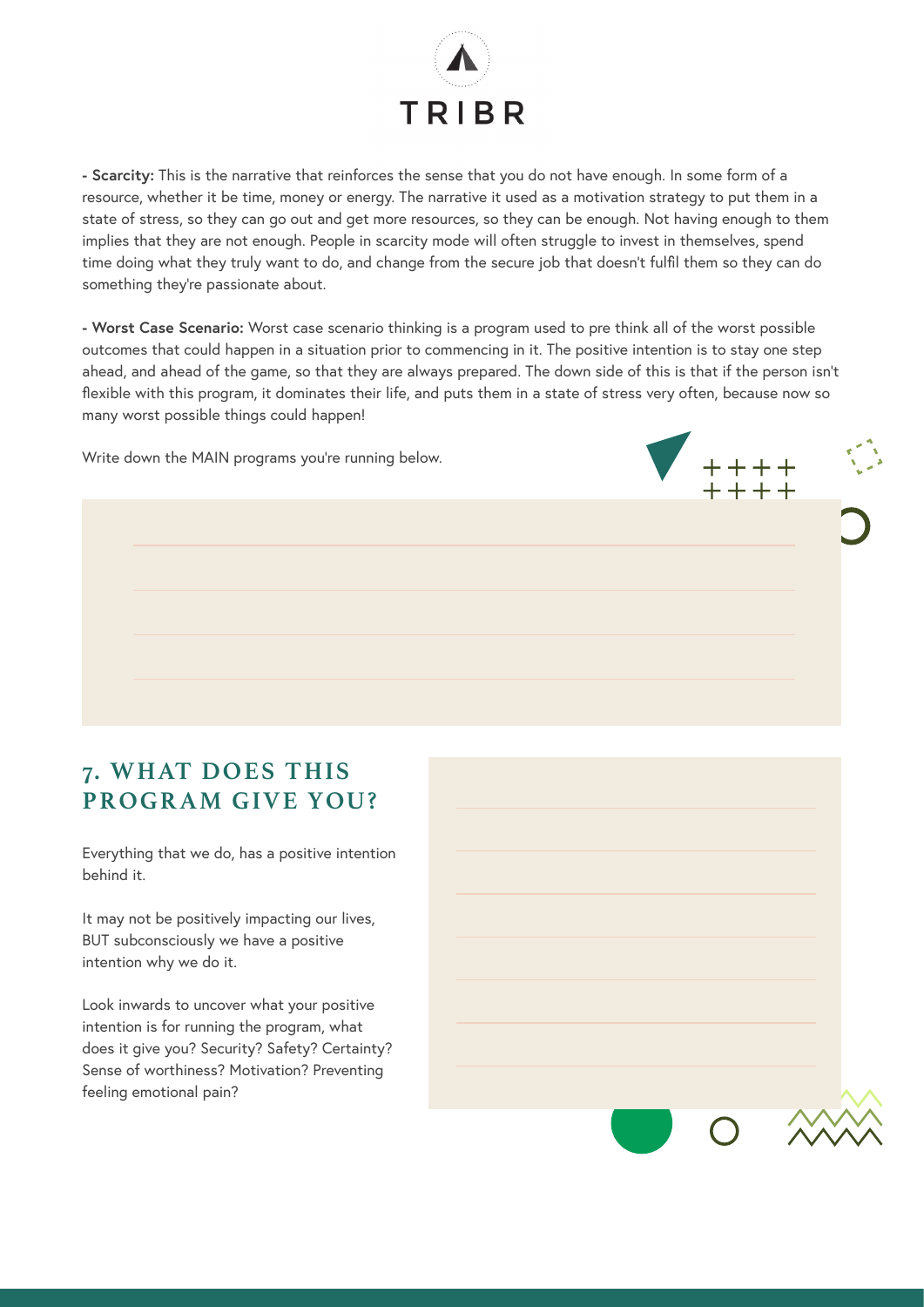



#### **8. HOW LONG HAVE YOU BEEN RUNNING THIS PROGRAM FOR?**

These programs as most likely running on autopilot and as a result have been running automatically throughout our lives in many different contexts, situations and experiences.

Look into your past, has something similar happened before in a different situation?

Look into your adolescence and childhood. See if you can recall any memories, even if they re not Chrystal clear, of how long it's been since you've been running this program.

# **9. WHERE DID YOU LEARN IT FROM, AND WHY DID YOU START PRACTICING IT?**

Open yourself up to curiously going deeper tome the link to who you saw running this pattern, behaviour and program. Who did you learn it from and why did you learn it?

Examples:

Scarcity program may come up when we hear people around us talking about having a lack of money.

People pleasing can come up for us whenever we were judged for hurting our siblings feelings, or we felt scared when our parents got angry.

Perfectionism can come up when our teachers and caregivers never really acknowledged how good we were doing, it would always finish with a 'but' you could do better, why didn't you get full marks, or that wasn't good enough!

It's often things that we perceive now as minor that back then really did effect us, and as a result still linger with the beliefs and behaviours associated with it even now as adults.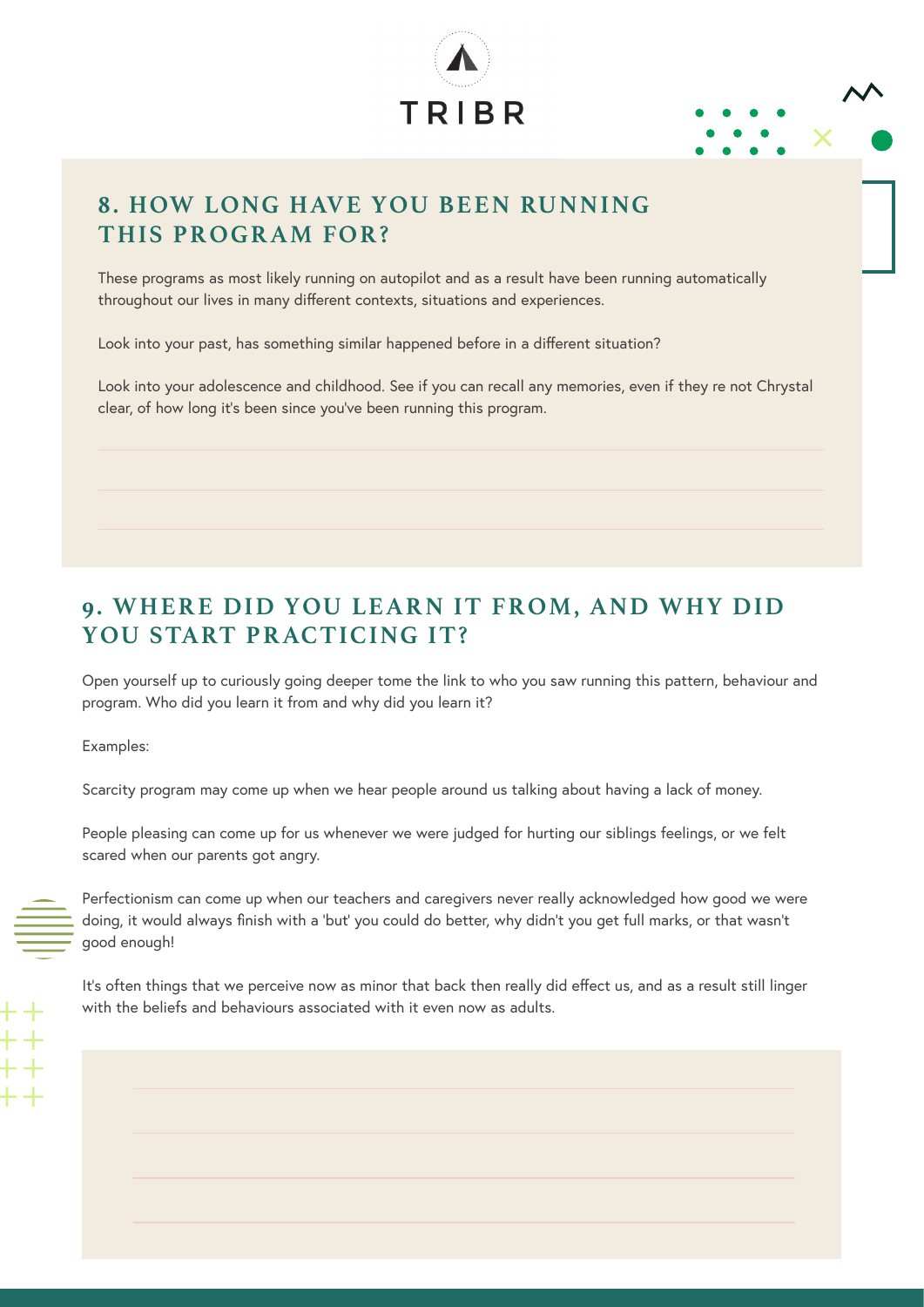

# **10. DO YOU WANT TO CHANGE THIS? IF SO, WHAT DO YOU WANT TO CHANGE IT TOO?**

Open yourself up to the belief that you can change this, its possible, but first you must make that decision for yourself…

Is it a yes, or a no?

To you wish to be more flexible in this program? In your way of thinking? In your way of navigating reality?

If you do, open yourself up to being creative now, and share below what you want to work towards changing it too whenever actuations like this arise again in future.

Example questions:

- » How do you want to react?
- » What do you want the situation to mean to you?
- » How do you want to feel?
- » How do you want to support yourself throughout it?
- » How do you want to think about it?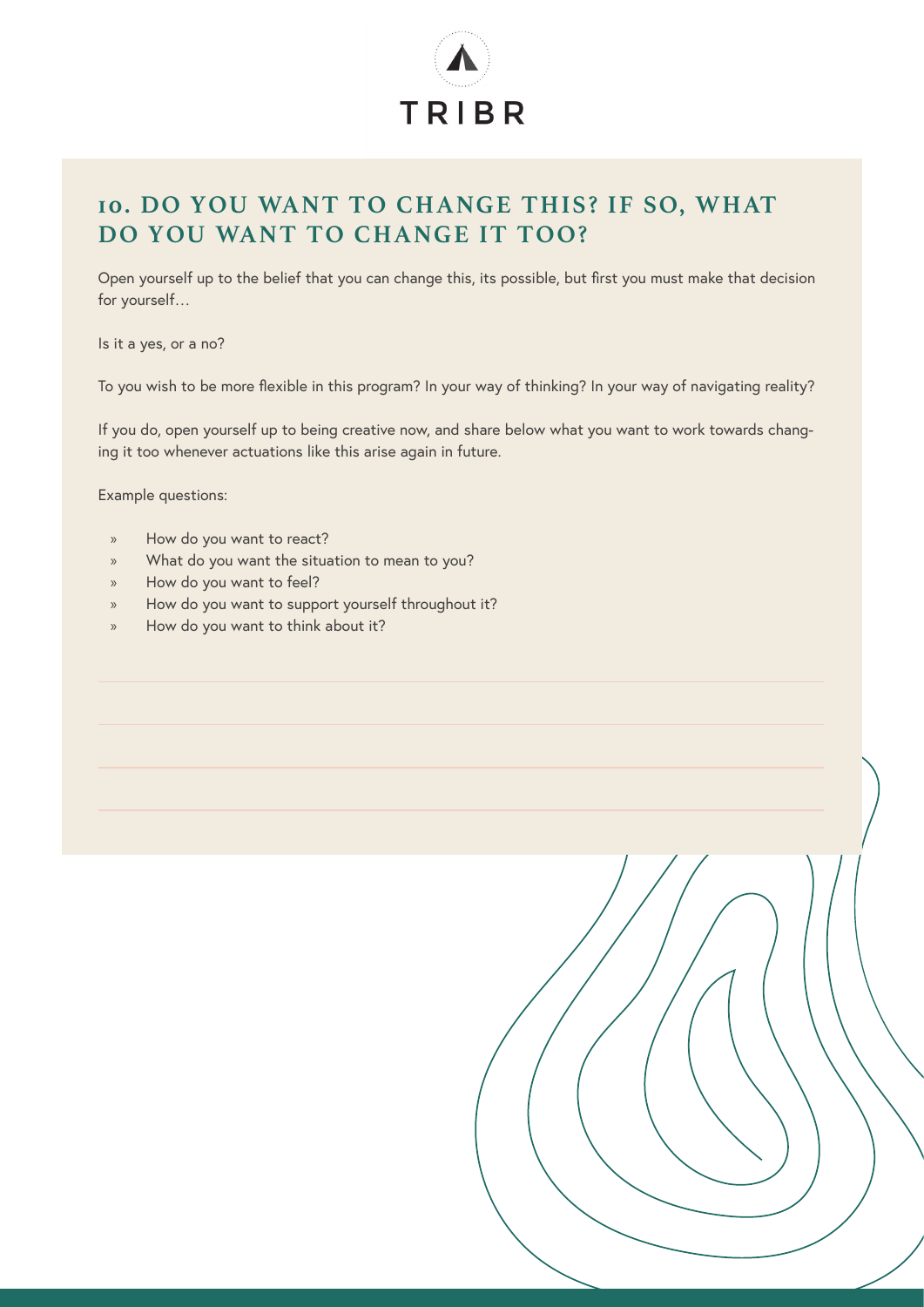

The Transformative Process

During this process I will be guiding you through a visual experience to connect with your inner child, to comfort them, validate their emotions, support them, see them, hear them and tell them what is true about them.



#### **1. VALIDATE THE CURRENT EXPERIENCE OF YOUR ADULT SELF**

Visualise your adult self going through the same biggest struggle you shared above. See them feeling what they're feeling and how it's effecting their lives. Once you see them going through this experience, approach them as your 'higher Self'.

Don't judge them, criticise them or try to tell them what to do and 'fix' them let go of the cold, rational, judgmental conversation with them, and open yourself up to giving them compassion.

Examples:

"It's ok to be struggling with this now" "I understand how you can be struggling" "Feeling what you're feeling is valid, it makes sense how it's happening"

Below write down in your own words, how you would open the conversation with yourself in that moment when you are in the thick of it.

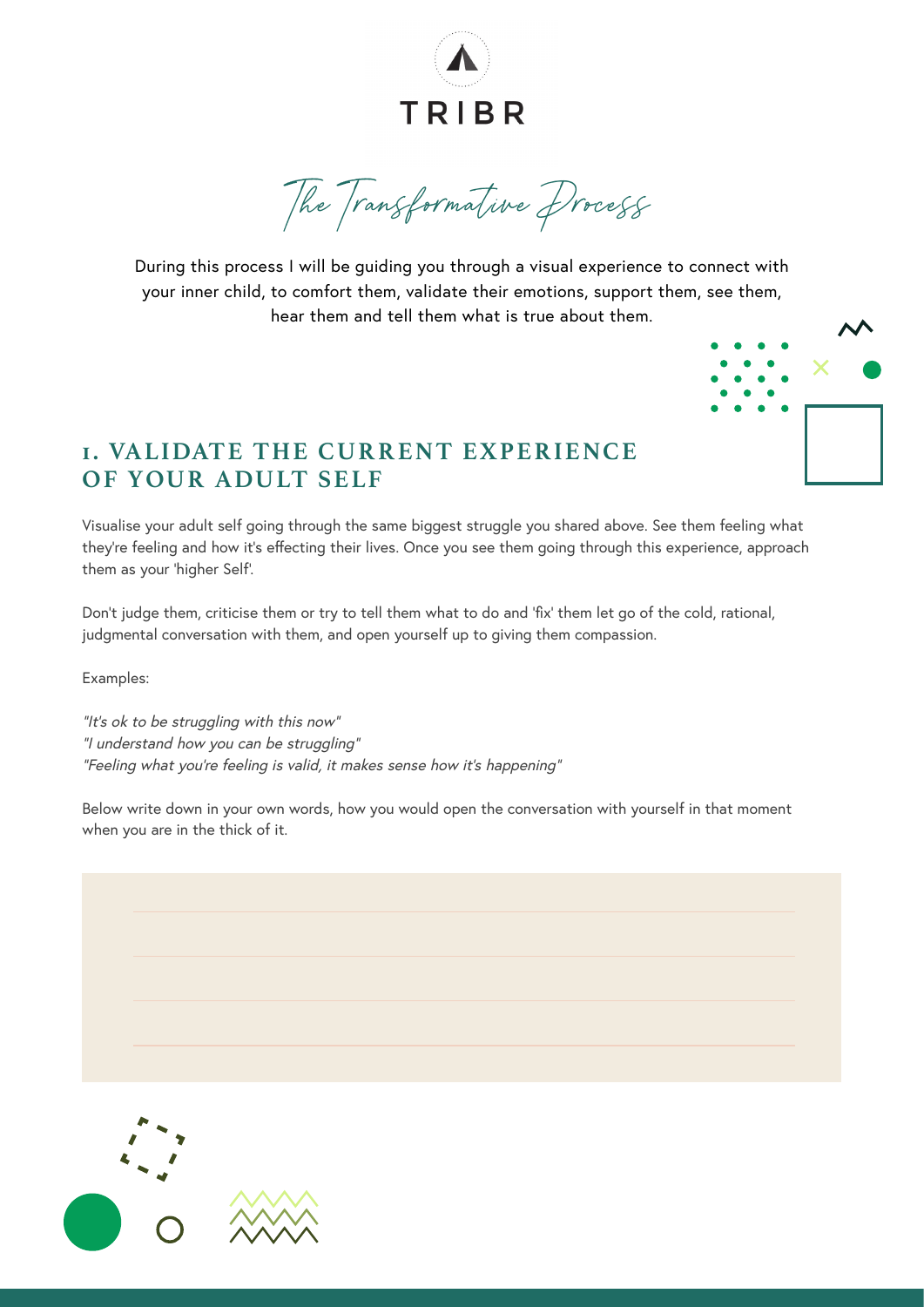

#### **2. UNDERSTAND THEM DEEPLY**

Once you validate their emotions, they will trust you more, they'll be more open to you, feel safer and able to be more vulnerable.

This is what you want, more openness and vulnerability.

This is what will lead you to breakthroughs and releasing these built up emotions.

So what to do next is really understand them, you know what they're going through, the programs running, the intention behind it, what it gives them, how they perceive the situation and where it all comes from (childhood/adolescences).

Say that to them.

Examples:

"I understand why you're putting pressure on yourself now, I can see how its something you use to motivate you" "I understand why you're trying to please others, because you don't feel safe when they get angry" "I understand why you procrastinating now, because you fear failing"

Continued….

י<br>דרי

"And I understand where that comes from, I see how there was a lot of pressure put on you growing up, and you never felt good enough, and now it's just something you kept doing to yourself, to try and be good enough"

Deeply understand yourself now, listen to yourself, see yourself, make it all make sense.

Write down below what you would say to you in that moment.